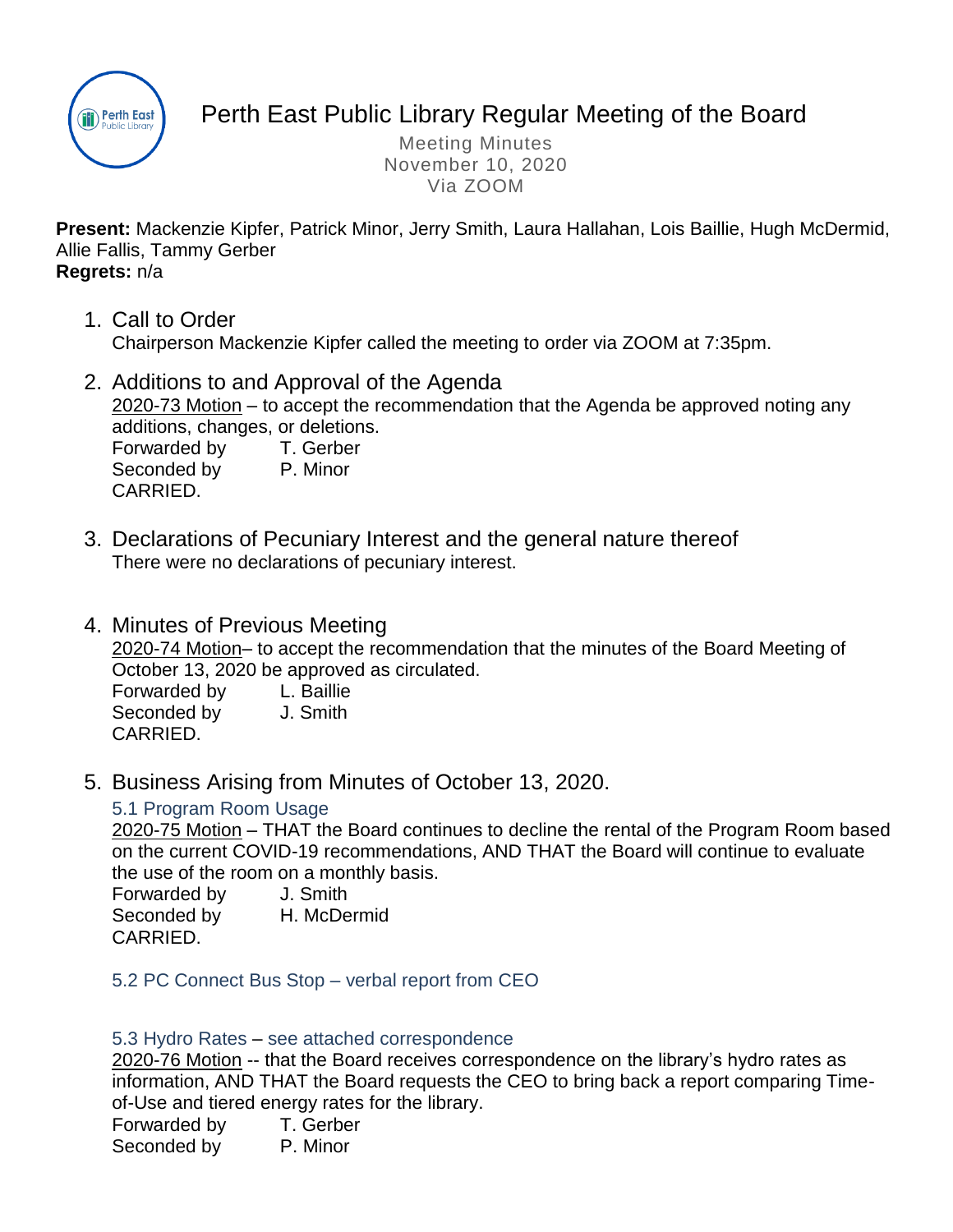## CARRIED.

6. Delegations None.

## 7. Correspondence

7.1 SOLS – Internet Connectivity Funding 2020/2021 7.2 Wes Kuepfer – Duct Cleaning Quote + scheduled date 2020-77 Motion – to receive correspondence as information. Forwarded by P. Minor Seconded by L. Baillie CARRIED.

8. Finance Report

#### 8.1 Year-to-Date Reports

2020-78 Motion – THAT the un-audited October Year-to-Date Reports be received as information. Forwarded by P. Minor Seconded by L. Hallahan CARRIED.

#### 8.2 Accounts Payable

2020-79 Motion– THAT the October informal listing of Accounts Payable be received as information. Forwarded by L. Baillie Seconded by H. McDermid CARRIED.

9. CEO's Report

5.1CEO's Report 2020-80 Motion – THAT the CEO's report be received as information. Forwarded by T. Gerber Seconded by H. McDermid CARRIED.

## 10. Committee Reports

- 10.1 Finance Committee no report.
- 10.2 Personnel Committee no report
- 10.3 Strategic Planning Committee no report.
- 10.4 PCIN Board no report.
- 10.5 SOLS Trustee Council 3 no report.
- 10.6 Council Report **--** verbal report from H. McDermid and J. Smith

## 11. Board Education

None.